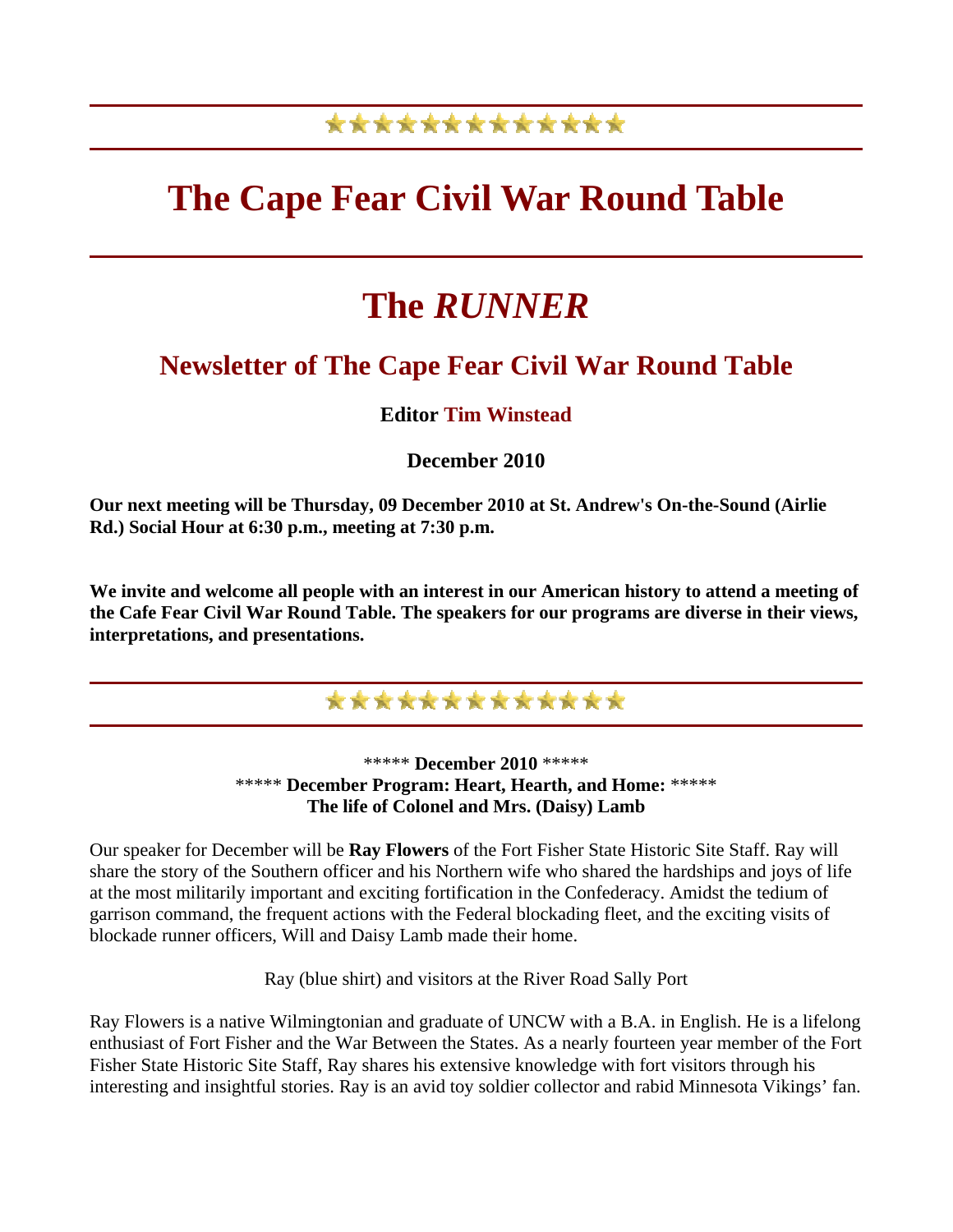#### Colonel William Lamb Sarah Anne Chaffee Lamb "Daisy" *College of William & Mary*

Sarah Ann Chaffee "Daisy" Lamb grew up in Providence, R.I. In 1863, she joined her husband at Confederate Point where Colonel William Lamb commanded at Fort Fisher. Lamb had his soldiers build a small cottage north of Fort Fisher. Daisy set up residence with Lamb and their two oldest children in this simple cottage.

In December 1864, a large Federal fleet appeared off Fort Fisher. Daisy and the children were sent across the Cape Fear River to the safety of Orton Plantation. On Christmas Eve, the Federals began a massive bombardment intended to destroy the guns of Fort Fisher. Daisy watched the bombardment and despaired over the safety of Lamb and his command. As the prolonged bombardment continued, young Dick Lamb approached his mother: "Mama," he said, "I want to pray to God for my papa." The child knelt down and "said his little earnest prayer," and feeling the better for it, exclaimed "Oh, sister, I'm so glad! I'm so glad! [N]ow God will keep care of my papa!" Dick's prayer was answered for Lamb and the defenders of Fort Fisher were spared when the Federals withdrew their soldiers from the beaches and the fleet disappeared.

The Confederate celebration was short-lived. A Federal fleet reappeared in mid January 1865. Daisy and the children again crossed the river to relative safety. The Federal fleet began another fierce bombardment. Lamb and his men were doomed to endure the fall of Fort Fisher. Daisy watched, waited, and prayed as the battle raged to its conclusion.

<http://www.nchistoricsites.org/fisher/gallery/g-lamb-daisy.htm>(accessed November 15, 2010)

\*\*\*\*\* **Raffle Winners** \*\*\*\*\* Three Great Novels of the Civil War- Terry McGiverin *A People's Contest*- Martha Watson *Atlas of the Civil War*- Chuck Bailey *Flags of Our fathers (DVD)* - Dick Covell *Jeff Shaara's Civil War Battlefields*- John Bolger *The Photographic History of the Civil War* - Bill Carshaw \*\*\*\*\* Trivia Questions \*\*\*\*\*

1 – When Daisy Lamb came South, she was offered lodgings in a fine home in Wilmington or at Orton Plantation. Instead of luxury, she chose temporary residency in the upper floor of James N. Craig's house a mile north of the fort at Craig's Landing on the Cape Fear River. Colonel Lamb had his soldiers build a simple cabin which became their home. Where was Daisy Lamb's "Cottage" located?

2 – What nickname was given to Daisy Lamb by the soldiers of the Thirty-Six Regiment? What was the nickname given to Colonel Lamb by blockade runner officers and owners?

3 – Shortly after the Battle of Gettysburg, Stuart began to receive criticism for his actions during that campaign. After the war, Jubal Early, Henry Heth, James Longstreet, E.P. Alexander, and others began to lay groundwork for the Lost Cause and the infallibility of Robert E. Lee. The writings of these officers led to renewed efforts to cast Jeb Stuart as the scapegoat for the loss at Gettysburg.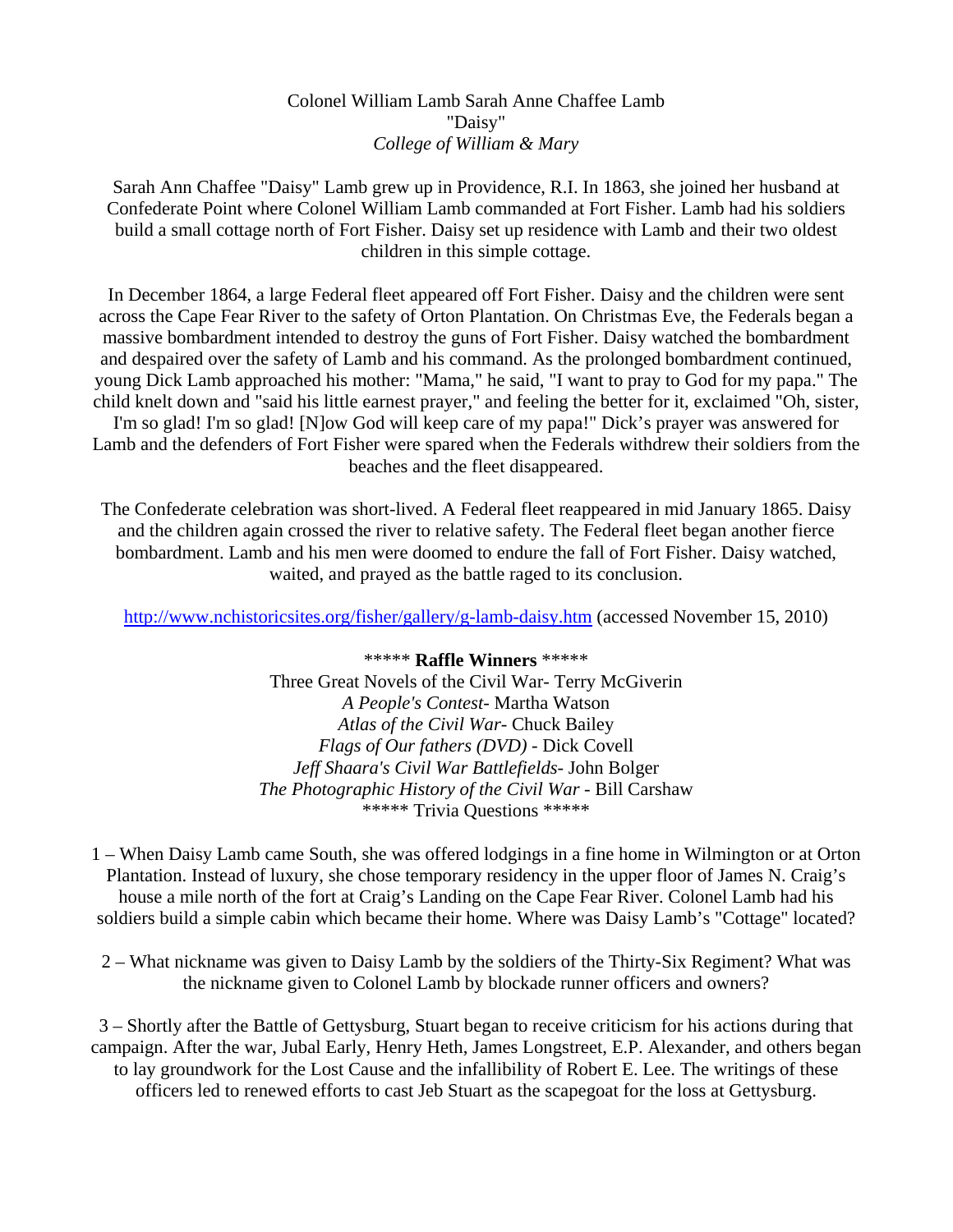Who assisted Flora Stuart in her defense of Jeb Stuart's reputation?

\*\*\*\*\* Member News \*\*\*\*\*

**Richard Triebe**, has written a new book that described the battle at Fort Fisher and followed the Confederate survivors who were sent to the Elmira Prison.

*Fort Fisher to Elmira: The Fatal Journey of 518 Confederate Soldiers* is available at Amazon.com.

#### \*\*\*\*\* **November Meeting** \*\*\*\*\*

**Tonia "Teej" Smith** shared the results of five years of research in her presentation of "Flora Cooke Stuart: Life Without Jeb." The relationship between the dashing cavalry officer and daughter of a Lieutenant Colonel Phillip St. George Cooke grew from shared interests and mutual respect. Jeb was taken with Flora when she demonstrated her abilities to master a skittish horse during a review of troops at Fort Leavenworth in 1855. Frequent evening rides led to friendship, and their friendship progressed to love. Flora rode, played guitar, shot a weapon with skill, and was well-read. Jeb had found his soul mate. In less than two months, Stuart and Flora became engaged.

Married on November 14, 1855, the Stuarts shared their lives together as the United States moved closer to a division that would split the nation and their families. Stuart was present at Harpers Ferry and viewed John Brown's actions to incite a slave uprising. John Brown's raid added to the deepening division between the sections. Flora's family would be severely impacted as her father, mother, and one sister remained loyal to the Union while Flora, a brother and another sister would cast their lot with the South.

When the Civil War started in 1861, Jeb quickly displayed the attributes that made him into an outstanding cavalry commander. Among his major accomplishments was his ride around George McClellan's army while being chased by his Union father-in-law. The spirited cavalier provided intelligence that helped Robert E. Lee's Army of Northern Virginia fend off McClellan's intended capture of Richmond. Stuart developed his role as a knight defending Southern womanhood and chivalry. He played a role that built his image and character.

While Jeb devoted his energies to the Confederacy, Flora moved from place to place to be near her husband. The couple shared tragedy when their five year old daughter, Flora Stuart, died in Lynchburg on November 3, 1862. Stuart had been in action and unable to go to his wife and child. He wired for Flora and son, Jimmy, to come to him near Culpepper so they could share their grief. Jeb also cautioned Flora to avoid wearing black so as to not depress his soldiers. Again, image was everything to Stuart.

Flora lived with Stuart's idealized views of Southern womanhood. He warned her not to embarrass him about reports of his flirtations with other women. He was a knight who defended all women's virtues and she should understand his role. Stuart reportedly told Flora that she was "never so happy as when miserable." Flora continued to relocate to be in proximity to her husband. In 1863, a daughter, Virginia Pelham Stuart, was born.

After the defeat of Lee's Army at Gettysburg in July 1863, Stuart received criticism from some Southern officers for his efforts during this campaign. Even Lee reported that Stuart's absence from his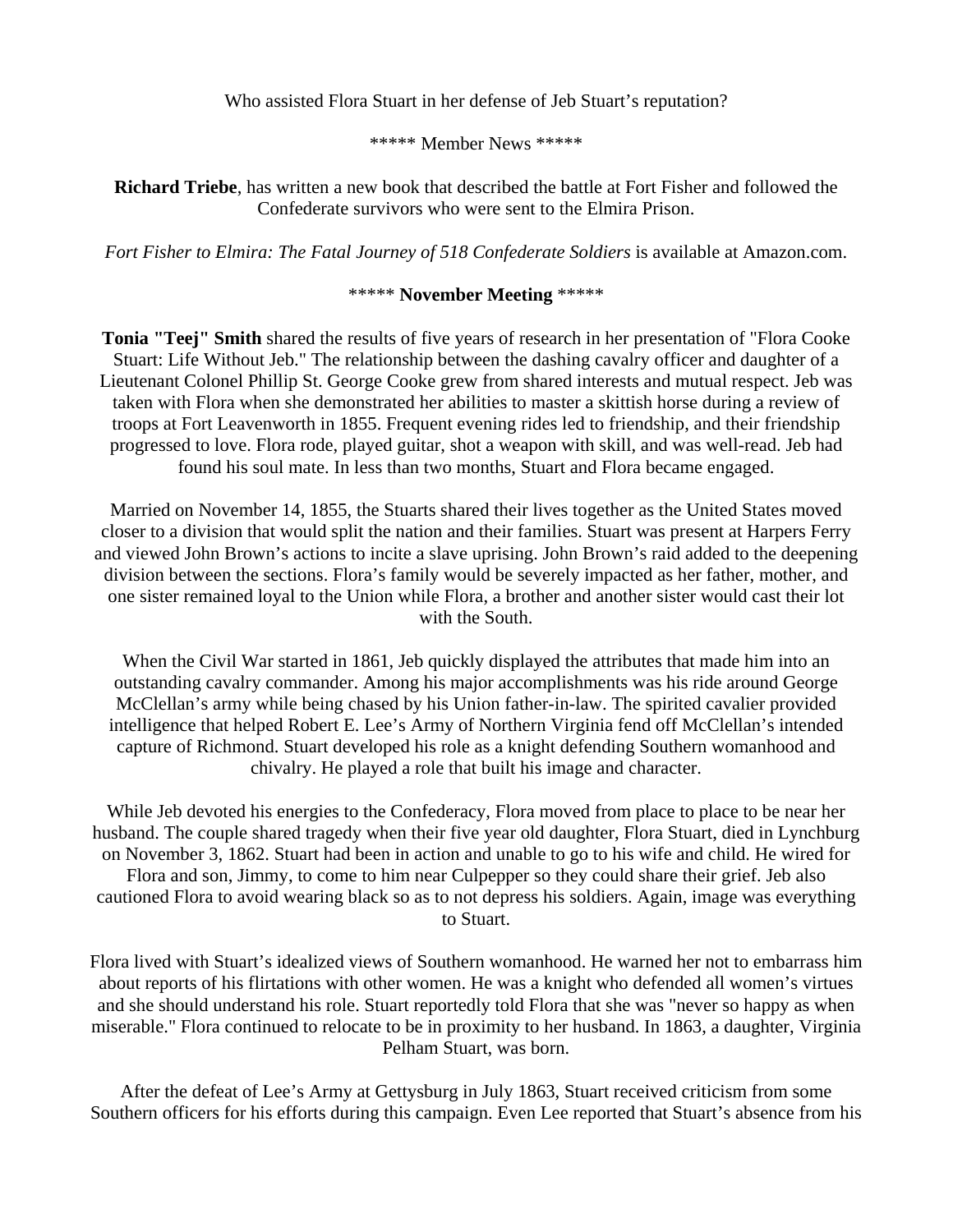army impacted the results of the campaign. For a man who had never experienced failure, this criticism, especially from Lee, was hard to accept. Stuart had lost superiority over the more numerous and improved Federal cavalry. Stuart continued to portray a dashing spirit who would lead his forces to victories against his enemies – Union and Confederate.

With Grant's move into the Wilderness in May 1864, Lee and this army were locked in a deadly struggle to block the Federal advance. Stuart and his cavalry performed good service during initial fighting. When Sheridan's cavalry broke free from the Army of the Potomac and advanced toward Richmond, Stuart moved to counter. Stuart took time from the pursuit for a short visit to the Fontaine plantation near Beaver Dam Station. Stuart was greeted by his wife and two children. This short visit, with its rushed farewell, would be the last for Flora and Jeb. Stuart would be mortally wounded at Yellow Tavern shortly after he kissed Flora, Jimmy, and Virginia for the final time. Stuart suffered horribly and passed from this earth before Flora could reach his side.

Farewell Flora was left alone with no home, little money, and two children. Because Stuart had desired that his children be raised south of the Mason and Dixon Line, Flora refused her father's offer to pass through the Union lines and come to Baltimore. She elected to remain in Virginia to raise her children and preserve the memory of her husband.

Mrs. "General" Stuart never remarried. She settled in Saltville, Virginia where she supported her family as a teacher. In 1880, Flora became headmistress of the Virginia Female Institute in Staunton. From 1880 until 1899, she adopted curriculum changes that provided a relevant education to young women. Flora realized that the domestic and refined finishing school's education was no longer practical in a world where a woman may need to earn her own way. Shorthand, bookkeeping, and typing skills were more applicable in a world without Jeb.

Flora Stuart took an active role in countering criticism that was directed at her husband. She guarded Stuart's papers and kept private his writings that may cast dispersion on others. Flora refused to raiseup her husband by bring others down. Stuart's Aide-de-Camp, Major Henry B. McClelland and Colonel John S. Mosby also came to Flora's aide as they took on the arguments of Confederate officers who sought to cast Jeb Stuart as a scapegoat.

When Virginia Pelham Stuart Walker died in 1898, Flora moved to Norfolk and assisted her son-inlaw in raising her grandchildren. Flora remained in Norfolk until her death on May 10, 1923. While on a walk, Flora tripped and severely injured her head. Mrs. "General" Stuart had for 59 years protected her family, cherished the memory of her husband, and helped to rebuild Jeb Stuart's shattered South.

Flora Cooke Stuart and James Ewell Brown Stuart were reunited at the Hollywood Cemetery in Richmond, Virginia on May 12, 1923.

Tim

\*\*\*\*\* **Comments and Suggestions**

**Comments and suggestions to make the Cape Fear Civil War Round Table and "The Runner" more relevant to your Civil War experience are appreciated.** 

**\*\*\*\*\* Trivia Question Answers December 2010 \*\*\*\*\***